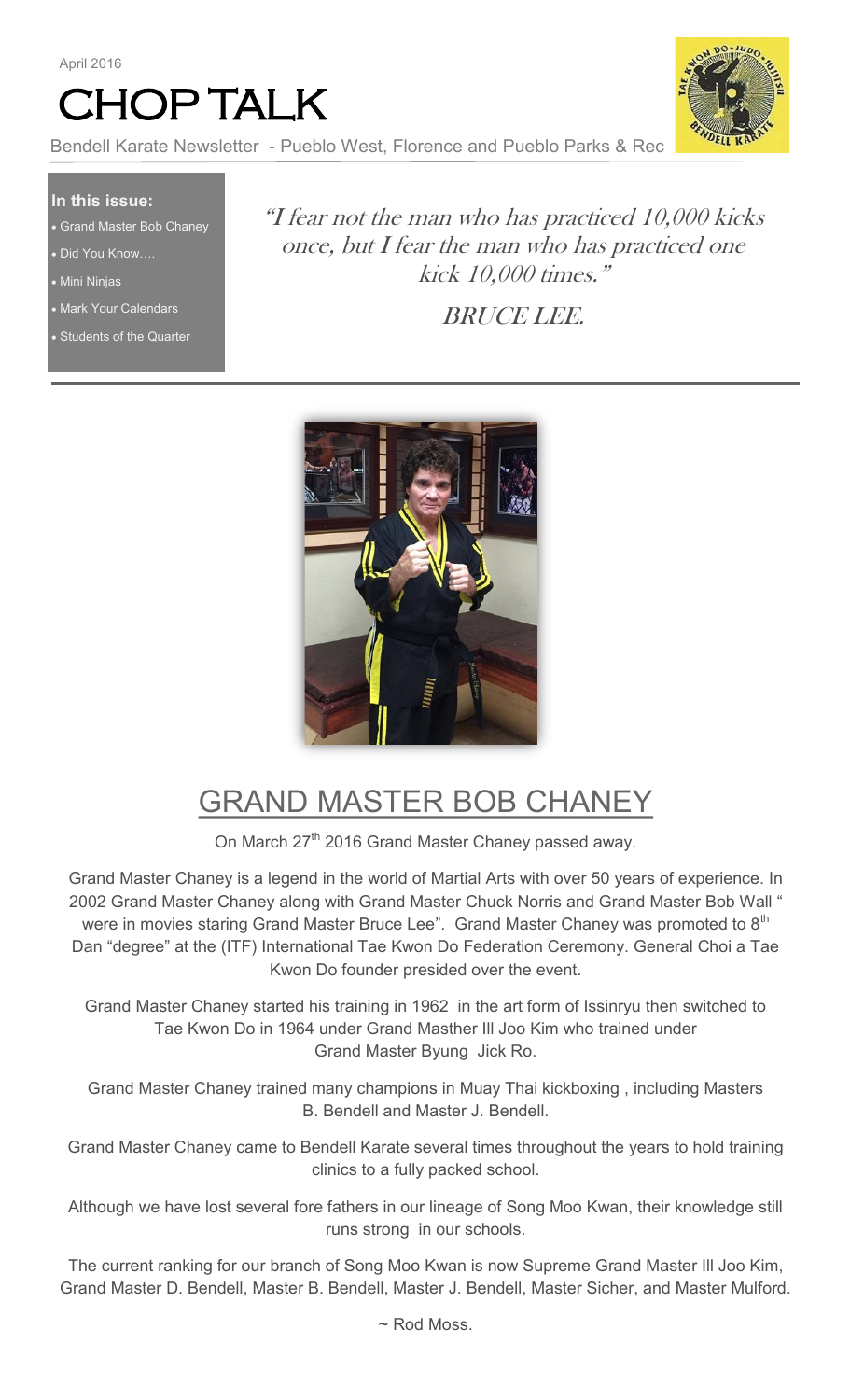## DID YOU KNOW…….

The martial arts many of you have decided to study is Tae Kwon Do which has a rich and long history in America. It is a Korean Martial art brought over to the United State of America by many great Korean masters. Bendell Karate masters are Supreme Grand Master Byon Jick Rhoo (d 2015), Grand Master Il Joon Kim, Master Bob Chaney (d. 2016). Grand Master Don Bendell, Master Brent Bendell.

Interestingly enough the kata which students are required to learn come from G. Funakoshi who studied under to masters in Okinawa. These kata have be translated to the Korean system when Byon Jick Rhoo studied under Funakoshi.

Funakoshi has 15 kata In the Shotokan karata. They are • Pinan 1-5 (Heian) • Naihanchi 1-3 (Naifanchi, Tekki) • Kushanku (Kanku) • Passai (Bassai) • Seisan (Hangetsu) • Wanshu (Enpi) • Chinto (Gankaku) • Jitte (Jitte) • Jion At Bendell Karate students learn the Pinan but are called Pyongon. The Naihanchi are translated at the chulki kata and the Passai's are translated as Bassai sho and Bassai Dai.

#### **A HISTORY OF THE KATA**

The Pinan kata were originally taught by Itosu Anko who would later teach Funakoshi. The translation is often believed to mean "Peace and Harmony." However, the Okinawan language is a complicated language and has different meanings for words. Another more acceptable meaning is "Be Safe." It is believed the be safe was intended to mean be safe in the study of the learning karate. Anko was trying to standardize karate when he wrote the Pinans.

The Naihanchi kata is a complex kata with different theories of its origins. Some believe Matsumura Sokan passed the kata onto Anko who then developed the 2nd and 3rd versions of the kata. Others accept the Naihanchi kata as a long kata which was broken down into three katas so it would be easier to learn.

The idea of the naihanchi kata is to represent close quarter combat and grappling. Although this kata moves linear left to right, the fighting strategies allow for defenses against all angles of attacks.

Bahl Saek Dai and Bahl Saek Sho are the black level katas taught at Bendell Karate. These to kata's have different names also pronounced Passai and also found as Bassai. The translation for this kata is to storm a fortress or to take a position of disadvantage and move to a position of advantage.

There is a lot debate about this kata origins. One of the consistent beliefs is the kata came from China and originally name was "leopard-lion." The kata was brought back to Okinawa by Sokon Matsumrua.

Although Anko was a student of Matsumrua, Anko did not learn th Passai Kata from Matsumrue but from another master thus having his own version (interpretation) of the kata. Funakoshi then learned the kata from Anko and passed it down.

This is a short summery of the katas used in Bendell Karate. It is important to understand the names change but the kata's exist in many different systems of martial arts.

> "We can not solve our problems with the same level of thinking that created them."

> > ALBERT EINSTEIN.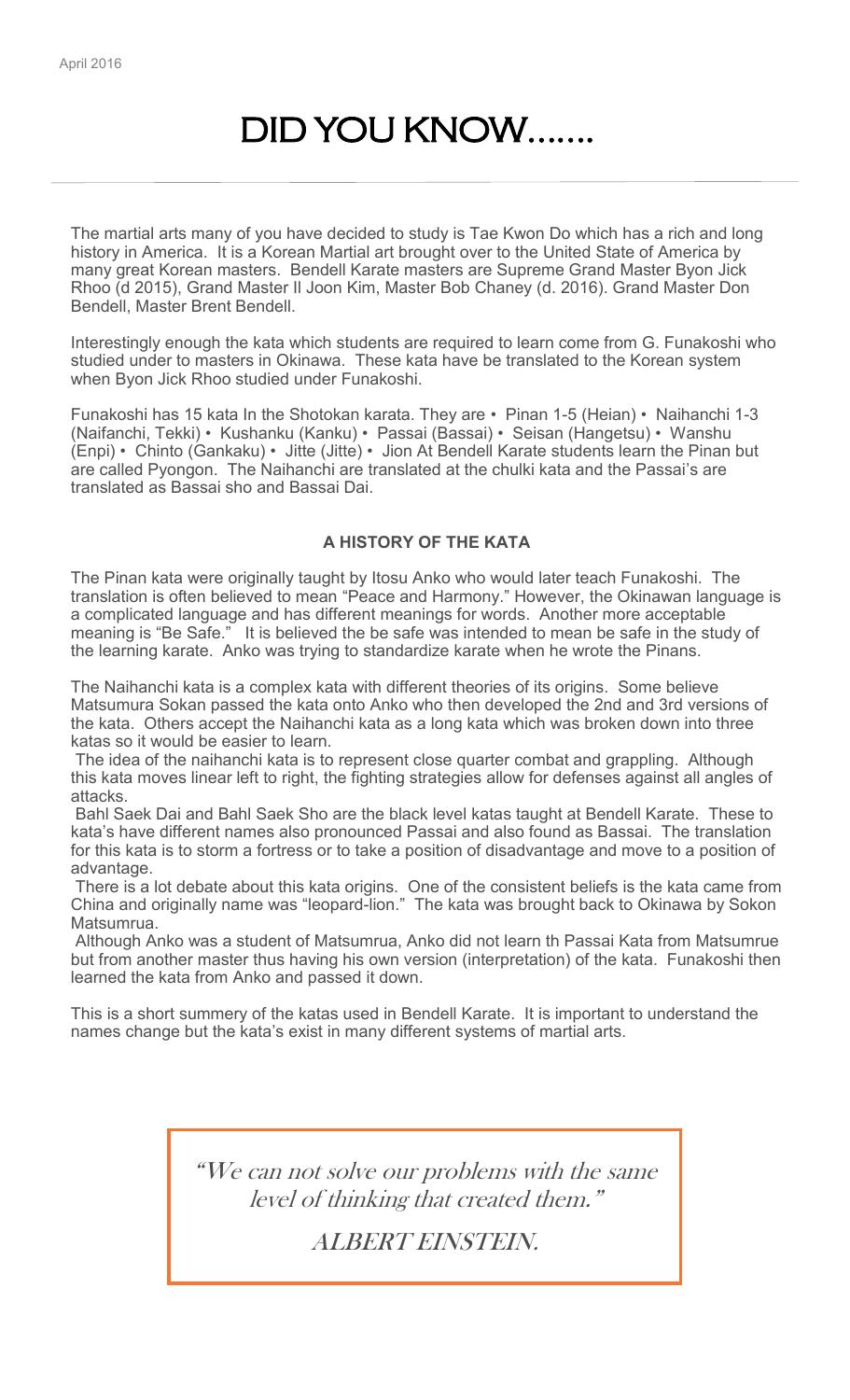### **MINI NINJAS**

["One … two … three," the instructor counts out those numbers to a bunch of 3 to 5](http://theshotokanway.com/thetekkikatanotes.html)  [year old kids, "four.. five … six," the kids begin to start to lose control, "seven, eight."](http://theshotokanway.com/thetekkikatanotes.html)  [Can they make it? "Nine and TEN ! " Phew, is what the kids are thinking because they](http://theshotokanway.com/thetekkikatanotes.html)  [had to stand perfectly still for 10 long seconds. OH THE HORROR! What they don't](http://theshotokanway.com/thetekkikatanotes.html)  [realize is that they're developing abilities of self control. Of course, as a reward they](http://theshotokanway.com/thetekkikatanotes.html)  [get to do a bunch of kicks and hand strikes on Bob the zombie or the big bad red dog](http://theshotokanway.com/thetekkikatanotes.html)  [or the gruesome green alligator. Which they find fun.](http://theshotokanway.com/thetekkikatanotes.html) 

[This is just a typical class for the mini ninja and power ninja program something that](http://theshotokanway.com/thetekkikatanotes.html)  [still teaches the principles of the martial arts, self awareness, self discipline, teamwork](http://theshotokanway.com/thetekkikatanotes.html)  [understanding, listening skills, hand eye coordination, and much more. It's just taught](http://theshotokanway.com/thetekkikatanotes.html)  [in a very fun and inviting way for 3, 4, and 5 year old kids.](http://theshotokanway.com/thetekkikatanotes.html) 

[These are the classes where an instructor will take a foamy bat and hit them on their](http://theshotokanway.com/thetekkikatanotes.html)  [head or poke them right on their belly. Or tell them to put their hands up and point it at](http://theshotokanway.com/thetekkikatanotes.html)  [the moon and then blow on it. Afterwards they have to become a snake a slither](http://theshotokanway.com/thetekkikatanotes.html)  [across the room. Then, they become frogs and jump and jump and keep jumping until](http://theshotokanway.com/thetekkikatanotes.html)  [they have to do something else. Such as rolls, circle steps, circle blocks, and much](http://theshotokanway.com/thetekkikatanotes.html)  [more. Classes are always filled with a lot of things for the little youngsters to do.](http://theshotokanway.com/thetekkikatanotes.html)

[The mini ninja program was started back in the early 1990's and has kept going ever](http://theshotokanway.com/thetekkikatanotes.html)  [since. The program always had the type of intention of trying to teach little kids,](http://theshotokanway.com/thetekkikatanotes.html)  [without them getting bored. It just feels like games. Although sometimes they are](http://theshotokanway.com/thetekkikatanotes.html)  [faced to do grueling tasks such as having to sit and listen, say yes sir, or having to](http://theshotokanway.com/thetekkikatanotes.html)  [stand still for 10 long seconds. Oh no! Not again.](http://theshotokanway.com/thetekkikatanotes.html)

### *MARK YOUR CALENDARS!*

We are pleased to announce that Bendell Karate will be one of the primary sponsors for this year's PRCA Royal Gorge Rodeo. This will be the 144<sup>th</sup> anniversary of this event making it the oldest continuous rodeo in the state of Colorado. This is a great honor for the Bendell Karate schools as it shows we are willing to support our community and this support will be seen by thousands of people. This year's rodeo will take place on May 6th and  $7<sup>th</sup>$  at the rodeo grounds



in Canon City (1595<sup>'S</sup>. 9<sup>th</sup> Street, Canon City, CO 81212). Bendell Karate is asking for volunteers to assist at the rodeo. We will be throwing out T-shirts, checking tickets at the door and various other activates. You will not be asked to volunteer through the entire event so you will have plenty of time to watch the show. With your participation you will get free admission to the rodeo for you and your family. If you would like to volunteer for the event, please talk to Mrs. Dyer at the Florence school or Mr. Motto at the Pueblo West school.

**Let's go out and support our community and represent Bendell Karate!**